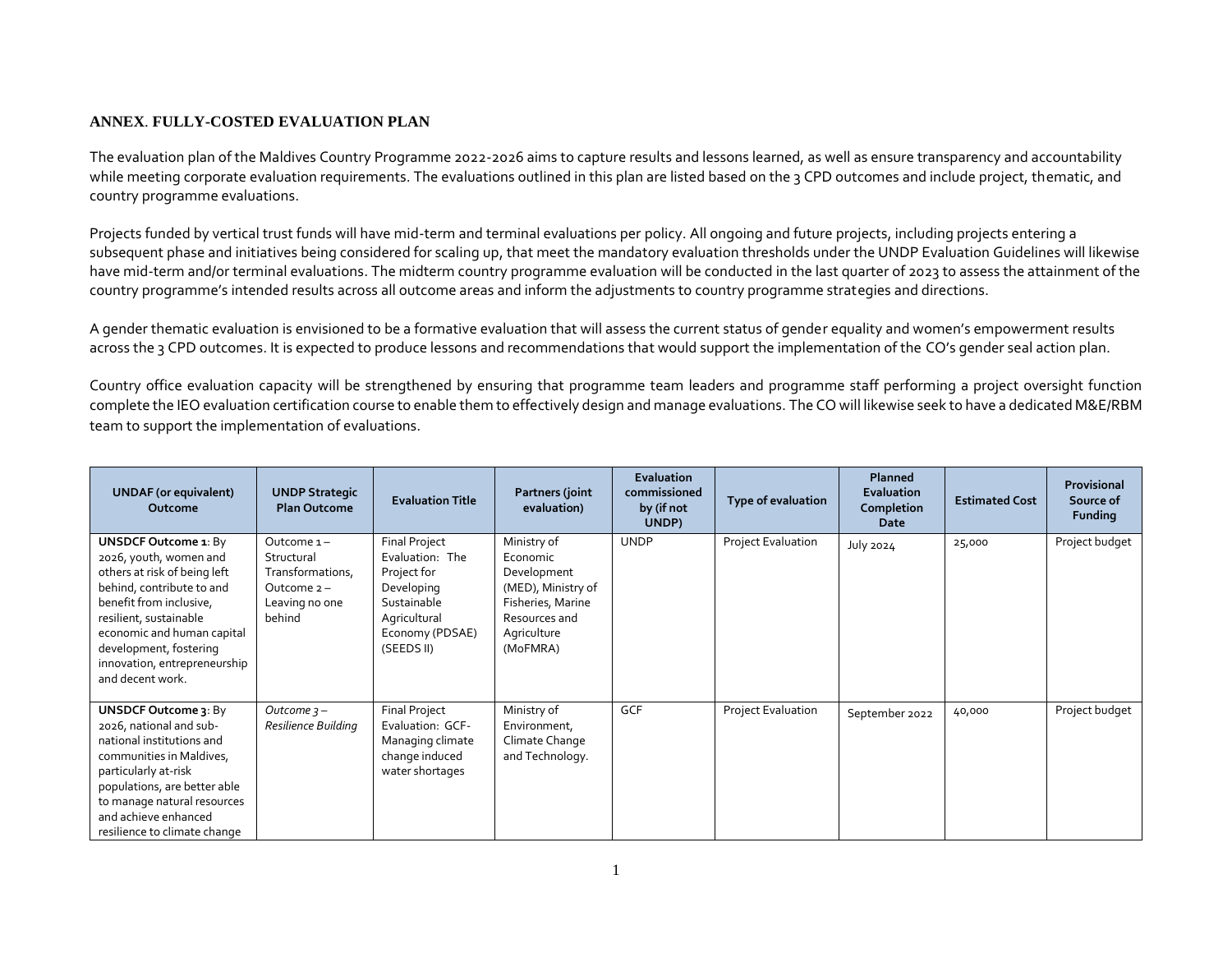| and disaster impacts, natural<br>and human-induced hazards,<br>and environmental<br>degradation, inclusively and<br>in a sustainable manner. <sup>1</sup> |                                                  |                                                                                                                                                                               |                                                                  |            |                           |               |        |                |
|-----------------------------------------------------------------------------------------------------------------------------------------------------------|--------------------------------------------------|-------------------------------------------------------------------------------------------------------------------------------------------------------------------------------|------------------------------------------------------------------|------------|---------------------------|---------------|--------|----------------|
| <b>UNSDCF Outcome 3</b>                                                                                                                                   | $\overline{O}$ utcome 3 –<br>Resilience Building | Mid-term<br>Evaluation:<br><b>Eliminating POPs</b><br>through sound<br>management of<br>chemicals                                                                             | Ministry of<br>Environment,<br>Climate Change<br>and Technology. | <b>GEF</b> | Project Evaluation        | August 2022   | 20,000 | Project budget |
| <b>UNSDCF Outcome 3</b>                                                                                                                                   | Outcome $3 -$<br>Resilience Building             | Terminal<br>Evaluation:<br><b>Eliminating POPs</b><br>through sound<br>management of<br>chemicals                                                                             | Ministry of<br>Environment,<br>Climate Change<br>and Technology. | <b>GEF</b> | Project Evaluation        | November 2024 | 20,000 | Project budget |
| <b>UNSDCF Outcome 3</b>                                                                                                                                   | Outcome $3 -$<br>Resilience Building             | Mid-Term<br>Evaluation of GEF-7<br>Regional Project<br>(national<br>component)<br>Implementing<br>Sustainable Low<br>and non-Chemical<br>Development in<br>SIDS (ISLANDS)     | Ministry of<br>Environment,<br>Climate Change<br>and Technology. | <b>GEF</b> | <b>Project Evaluation</b> | June 2024     | 12,000 | Project budget |
| <b>UNSDCF Outcome 3</b>                                                                                                                                   | Outcome $3 -$<br>Resilience Building             | <b>Terminal Evaluation</b><br>of GEF-7 Regional<br>Project (national<br>component)<br>Implementing<br>Sustainable Low<br>and non-Chemical<br>Development in<br>SIDS (ISLANDS) | Ministry of<br>Environment,<br>Climate Change<br>and Technology. | <b>GEF</b> | <b>Project Evaluation</b> | April 2026    | 12,000 | Project budget |

 $<sup>1</sup>$  Mid-term and Terminal evaluations for Regional GEF projects involving the Maldives CO will be conducted: Mid-Term Evaluation and Terminal Evaluation of GEF-7 Regional Project (regional components) - Implementing</sup> Low and non-Chemical Development in SIDS [June 2024 and April 2026]; and Mid-Term Evaluation and Terminal Evaluation of GEF-7 Regional Project Supporting Sustainable Inclusive Blue Economy Transformation in AIO SIDS [June 2024 and April 2026]